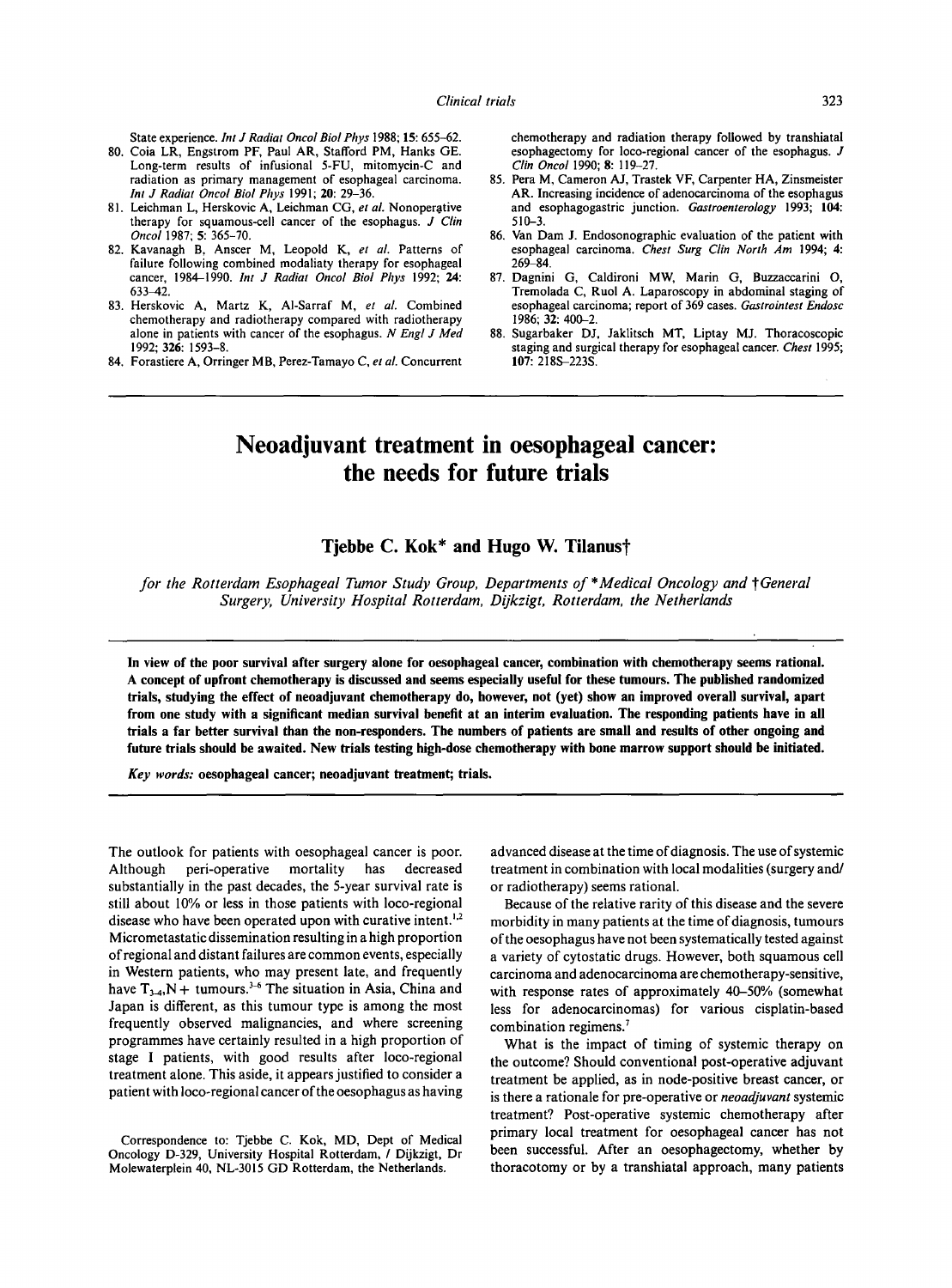cannot be treated with systemic chemotherapy for a considerable time. It is impossible therefore to comply with the basic rule of adjuvant chemotherapy, that is to start systemic treatment as quick as possible? No randomized trials have been reported.

The concept of neoadjuvant chemotherapy has been developed to induce early tumour regression, with improved local control when followed by subsequent surgery and/or radiotherapy, and an ability to identify responding and nonresponding patients.<sup>9,10</sup> In addition, several animal studies have shown an increase in the labelling index of metastases after resection of the primary tumour, and a better survival when chemotherapy was given before resection.<sup>11-14</sup> Lastly, chemotherapy is likely to have a greater impact when given early in the course of the disease, when subclinical metastatic burden is low and the patient is best able to tolerate toxic side-effects.

Potential drawbacks of neoadjuvant chemotherapy include: the (theoretical) possibilities of delay in achieving local control; a risk of tumour spread from the primary site in case of a chemoresistant tumour; and the creation of an 'unnatural' tumour area with necrosis and fibrosis at the time of surgery in cases of chemosensitive cancers.

Several phase II trials have been published on preoperative chemotherapy in oesophageal cancer, especially in locally advanced disease.<sup>15</sup>

Major responses with cisplatin-based combination chemotherapy have been documented in 15 to 70% with complete pathological responses in 4 to 10% of patients. Operative mortality seems to be comparable to surgery alone. The combination of cisplatin on day 1 and 5 fluorouracil on days 1-4 has been studied extensively, and has become a standard, against which new combinations are being compared.<sup>16-19</sup> Although pre-operative systemic treatment seems to be safe, and operability, resectability and post-operative mortality are comparable with surgery alone, no clear survival benefit has been demonstrated in the above-mentioned phase II trials, which, by their nature, are not appropriate for testing survival differences.

Until now, three prospective randomized trials have been published, comparing neoadjuvant chemotherapy followed by surgery vs surgery alone. Roth *et al.* treated 17 patients with epidermoid carcinoma after randomization with 2 cycles of cisplatin, vindesine and bleomycine before surgery, followed by a 6-month period of post-operative chemotherapy with cisplatin and vindesine.<sup>20</sup> Although patients responding to chemotherapy had a significantly prolonged survival (median: >20 months), overall survival was no different for surgery alone or neoadjuvant chemotherapy with surgery. Resectability and postoperative complication rate were similar. Schlag *et al.*  reported in 1992 the results of a randomized phase III study, in which the duration of pre-operative treatment was dependent on a response evaluation after only 1 cycle with cisplatin and 5-fluorouracil; patients with no change or progression were operated upon at once, while responding patients were treated with another 2 cycles.<sup>21</sup> The response rate was 47%. Chemotherapy was associated with more post-operative complications, like sepsis and respiratory problems, and overall survival was not influenced by neoadjuvant treatment (median 10 months), but, as in the study by Roth, responding patients had a prolonged survival (median: 13 months) when compared with non-responders (median: 5 months).

A 4-arm study was reported in 1992 by Nygaard *et al.,*  who randomized patients between surgery alone  $(n = 41)$ , preoperative chemotherapy with cisplatin and bleomycin ( $n =$ 50), pre-operative radiotherapy  $(n=48)$ , or pre-operative chemoradiotherapy ( $n = 47$ ).<sup>22</sup> No data concerning response evaluation after chemotherapy or chemoradiotherapy are available. Patients with pre-operative treatment had no survival benefit compared with 'surgery alone. Two prospective randomized trials were reported very recently in abstract form. Fok *et al.*<sup>23</sup> from Hong Kong presented results of a prospective randomized study on preoperative chemotherapy (2 cycles of cisplatin and 5 fluorouracil) vs surgery alone. One hundred and sixty patients were randomized. There was a high resectability rate in both groups (88% vs 93%), and a high response rate after chemotherapy, with 19% complete responses and 32% partial responses. Median survival was the same for both groups: 12 months. The 5-year survival rate for responding patients was 52%, for non-responders 10%, and for the control group I 1%. Kok et al.<sup>24</sup> presented results of an interim analysis of a similar study in which the duration of pre-operative chemotherapy was dependent on the response evaluation after 2 cycles of chemotherapy with cisplatin and etoposide; in case of a clear response, another 2 cycles were given pre-operatively, and in case of no response, the patient was operated on at once. In this ongoing trial, approximately I00 patients were randomized. With a median follow-up of 17.5 months there was a statistically significant median survival benefit after chemotherapy, not only for responding patients but also for the chemotherapy group as a whole. Final results with a longer follow-up are needed to draw definitive conclusions.

Two large scale phase III trials are now underway: the US Intergroup trial (Nr 0113) randomizing more than 400 patients with squamous cell carcinoma and adenocarcinoma to receive 3 neoadjuvant and 2 post-operative chemotherapy cycles with cisplatin and 5-fluorouracil vs surgery alone. This trial has recently stopped patient entry, and results are awaited. An ongoing European trial (the MRC trial from the UK) is investigating the effect of 2 cycles of chemotherapy with cisplatin and 5-fluorouracil followed by surgery vs surgery alone in patients with squamous- or adenocarcinoma. No definitive results from this trial will be available in the short-term.

Several phase II trials have discussed the value of neoadjuvant chemotherapy with concurrent radiotherapy, followed by resection. The rationale behind this may be the chance to eradicate a greater proportion of cells, including resistant subpopulations, from the start of treatment.<sup>25</sup> Also a smaller tumour mass may be more sensitive to radiation because of better central oxygenation.

A non-randomized phase II study by the SWOG and RTOG in the US, treating more than 150 patients preoperatively with cisplatin and 5-fluorouracil plus 30 Gy of concurrent radiotherapy, resulted in a median survival of 12 months, which is no different from those found with surgery alone.<sup>26</sup> A randomized French study published in 1994, using 2 short cycles of cisplatin and 5-fluorouracil, interspersed